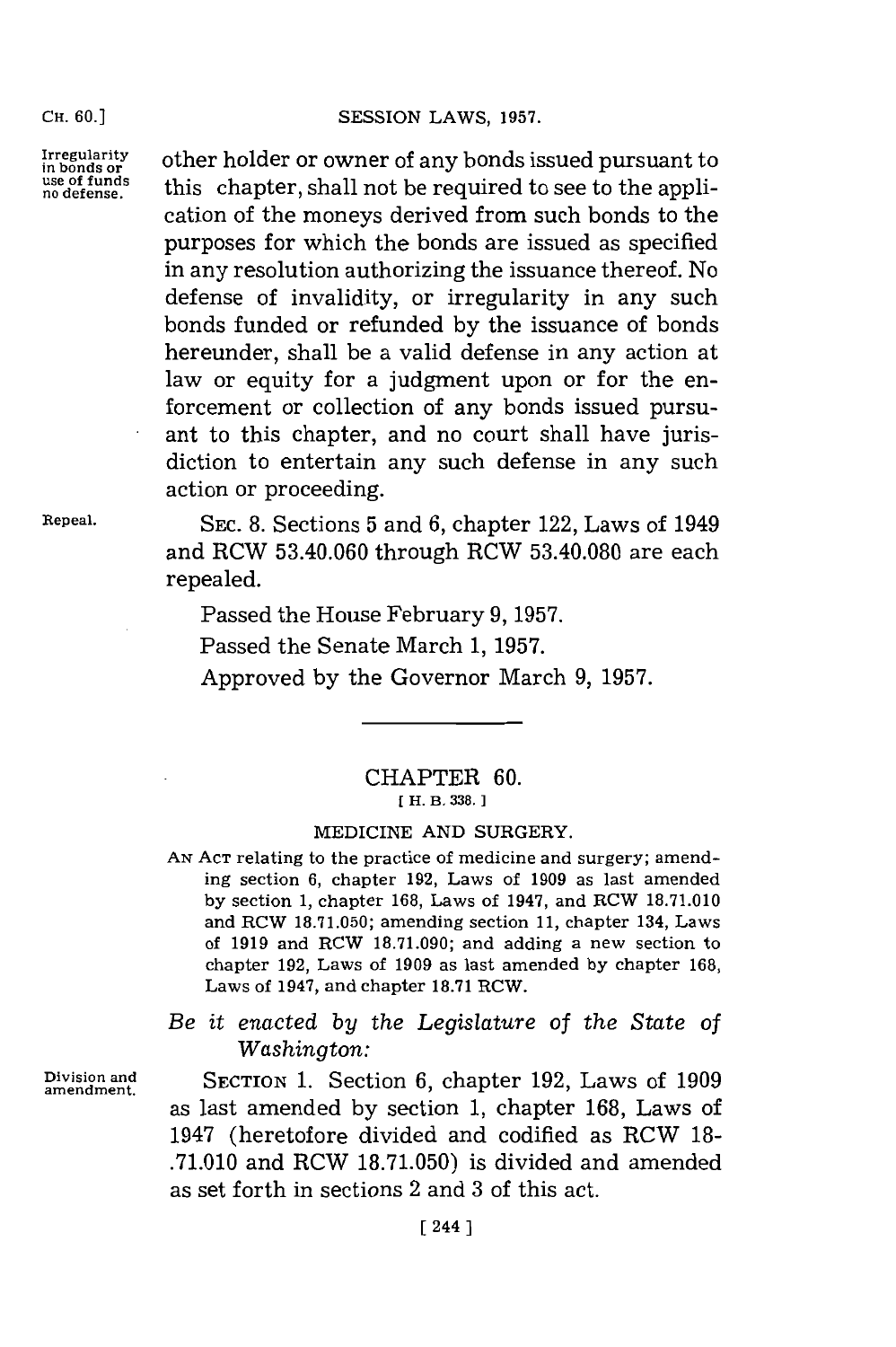SEC. 2. (RCW 18.71.010) (1) The practice of RCW 18.71.010 medicine and surgery consists of the use of drugs or medicinal preparations in or upon human beings, Definitions. severing or penetrating the tissues of human beings,  $\frac{1}{\text{surface and}}$ and the use of any and all other methods in the treatment of diseases, injuries, deformities, or other physical or mental conditions.

(2) "Director" means the director of licenses. **Director.**

**SEC. 3.** (RCW **18.71.050)** Every such applicant **RCW 1871.050** must file in the office of the director with his application satisfactory testimonials as to his moral char- Application<br>actor and a diploma issued by a medical school as requirements. acter, and a diploma issued by a medical school accredited and approved **by** the director, as of the time the diploma was issued therefrom, or satisfactory evidence of having possessed a diploma from a medical school accredited and approved as provided **by** section 4 of this amendatory act. The application must be sworn to before some person authorized to administer oaths, and attested **by** the hand and seal of such officer, if he has a seal, stating that the applicant is the person named in the diploma, that he is the lawful holder thereof, and that it was procured in the regular course of instruction and examination, without fraud or misrepresentation.

The applicant must also furnish evidence that:

(1) He has served for not less than one year as interne in a thoroughly equipped hospital, having at least twenty-five beds for each interne, devoted to the treatment of medical, surgical, gynecological and special diseases;

(2) He has had some experience in, and has a practical working knowledge of obstetrics and has attended or has participated in the attendance upon not less than six confinements;

**(3)** He has had some experience in, and a practical working knowledge of pathology;

(4) He can speak and write the English language.

**-Eligibility**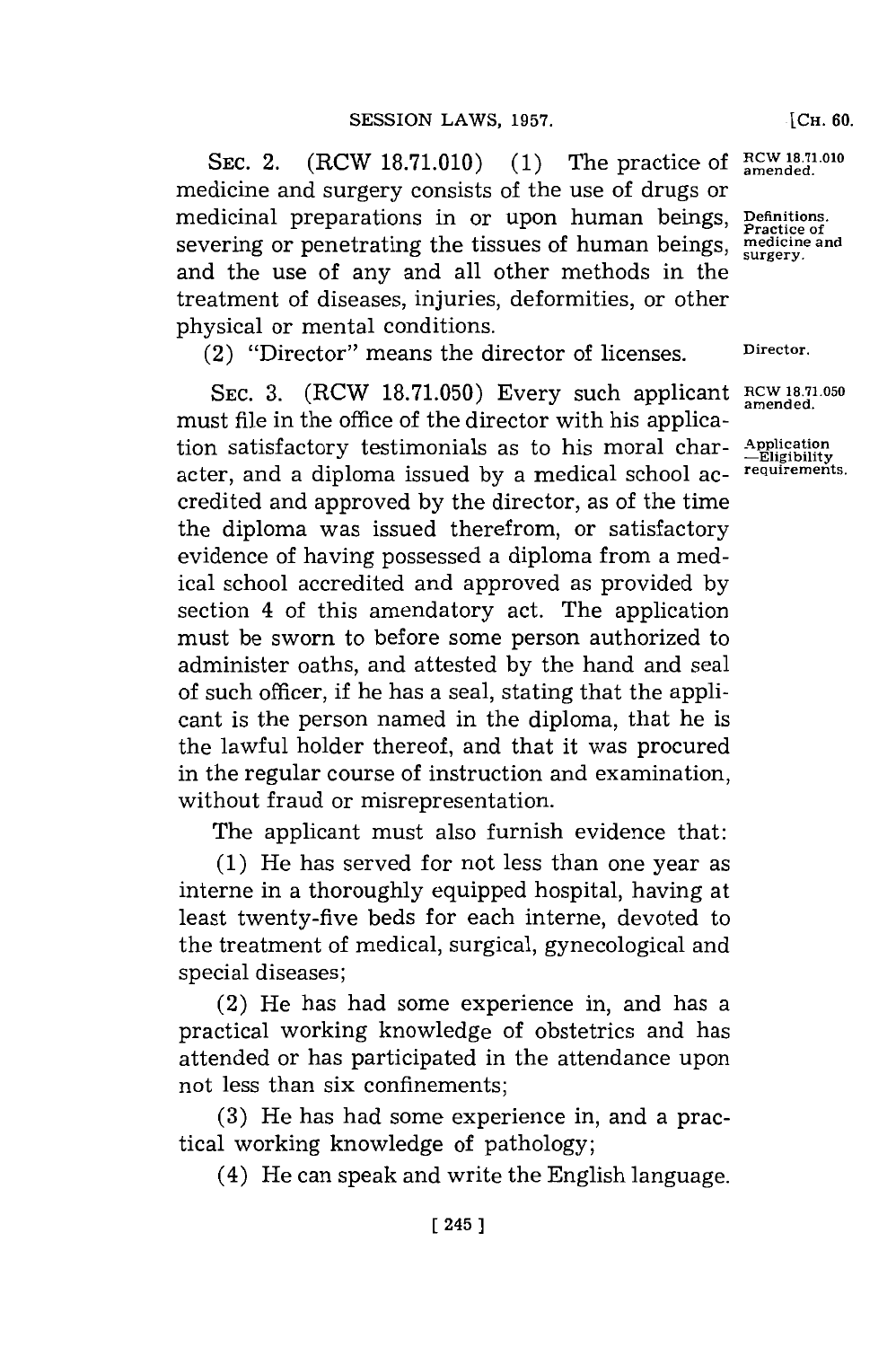**New section. SEC.** 4. There is added to chapter **192,** Laws of **1909** as last amended **by** chapter **168,** Laws of 1947, and to chapter **18.71** RCW a new section to read as **follows:**

Medical **schools**<br>schools-- **School** The director shall not accredit and approve any<br>requirements medical school unloss it: **Requirements 1** oluesit **for accredita-** medical scholunes t

**approval. (1)** Requires three academic years of premedical collegiate instruction which training shall include theoretical and laboratory courses in physics, biology, inorganic and organic chemistry as a prerequisite to admission;

(2) Provides a curriculum extending over a period of at least four academic years and provides adequate instruction in the following subjects: Anatomy, biochemistry, microbiology and immunology, pathology, pharmacology, physiology, anaesthesiology, dermatology, gynecology, internal medicine, nuerology, obstetrics, opthalmology, orthopedic surgery, otolaryngology, pediatrics, physical medicine and rehabilitation, preventive medicine and public health, psychiatry, radiology, surgery and urology;

**(3)** Provides clinical instruction in hospital wards and outpatient clinics under guidance for third and fourth year medical students.

Approval may be withdrawn **by** the director at any time a medical school ceases to comply with one or more of the requirements of this section of this amendatory act.

**ROW 18.71.090 SEC. 5.** Section **11,** chapter 134, Laws of **1919** and **amended.** RCW **18.71.090** are each amended to read as follows:

License-**Any** applicant who has been examined and liwith other censed under the laws of another state, which through a reciprocity provision in its laws, similarly accredits the holders of certificates from the proper authorities of this state to the full privileges of practice within its borders may, in the discretion of the director, be granted a license without examination on the payment of a fee of twenty-five dollars to the

**CH. 60.1**

**Medical**

for accredita-<br>tion and<br>approval.